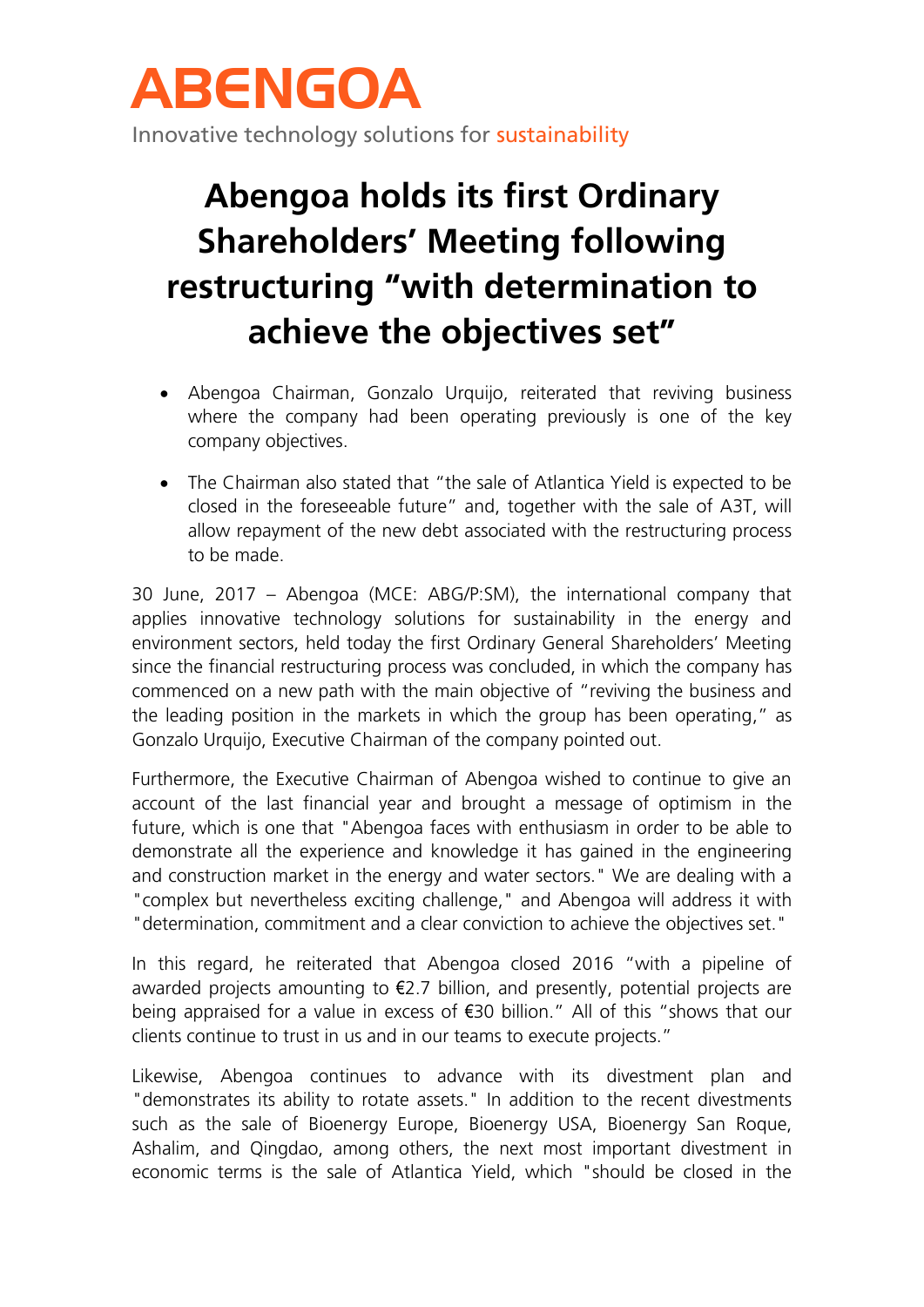# **ABENGOA**

Innovative technology solutions for sustainability

foreseeable future." The sale of Atlantica, as well as the A3T project, will allow the repayment of the new debt associated with the restructuring process to be made.

In addition, the divestment process of the following is currently at an advanced stage: the Norte III combined cycle and the Zapotillo aqueduct in Mexico, the Tajo Hospital, and the desalination plants in Ghana and Chennai (located in India). Also included in the divestment plan for assets are the Khi and Xina Solar One plants in South Africa, the Hassi R'Mel hybrid solar-gas plant and the Ténès desalination plant in Algeria, and the A4T combined cycle in Mexico, among other assets.

### **Remuneration Policy and Incentive Plan**

In another area, the Abengoa Ordinary General Shareholders' Meeting also approved the Directors' Remuneration Policy for 2018, 2019, and 2020, as well as modifications made to the 2017 Policy.

Included in this policy we find the long-term Incentive Plan (Management Incentive Plan) for 125 managers. The Charmain stated its objective is no less than "to retain the necessary key staff by tying them to the company so that the Restructuring Plan can be implemented. Therefore, the management team deemed necessary for the Plan to be carried out is provided incentives". This being the case, the management team will only receive incentives if certain conditions are met which are linked, inter alia, to the EBITDA of the new business.

#### **Other decisions**

The Shareholders' Meeting also approved the company's annual accounts, and those for its consolidated group, for the 2016 financial year, the approval of the social management, and the application of the yearly results. In addition, Deloitte, S.L. was reappointed as auditor of the accounts for the current financial year, and PricewaterhouseCoopers Auditores SL was appointed as auditor for 2018, 2019, and 2020 financial years. The latter appointment comes within the rotation policy framework, and is made within the normal limits pertaining to this type of appointments in listed companies.

It was also agreed that the vacancy left as a result of the resignation of Mr. Miguel Antoñanzas Alvear - member of the board- is still pending the conclusion of the selection process for the post of an independent director, in accordance with the Selection Policy for Abengoa Trustees.

Lastly, the company's proposed grouping of shares (contrasplit) was not put to vote as the required quorum was not present.